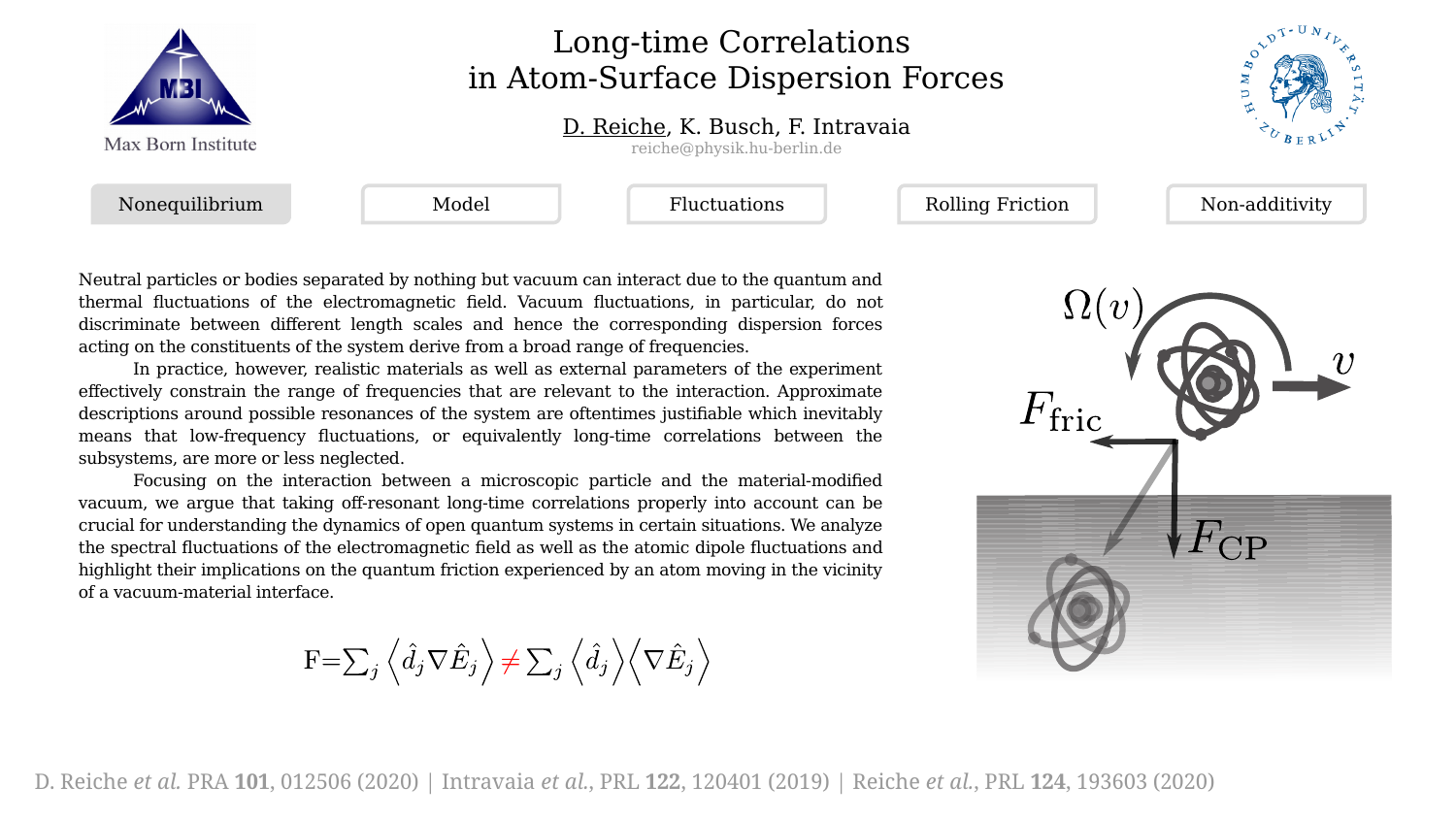

D. Reiche, PhD thesis (2020).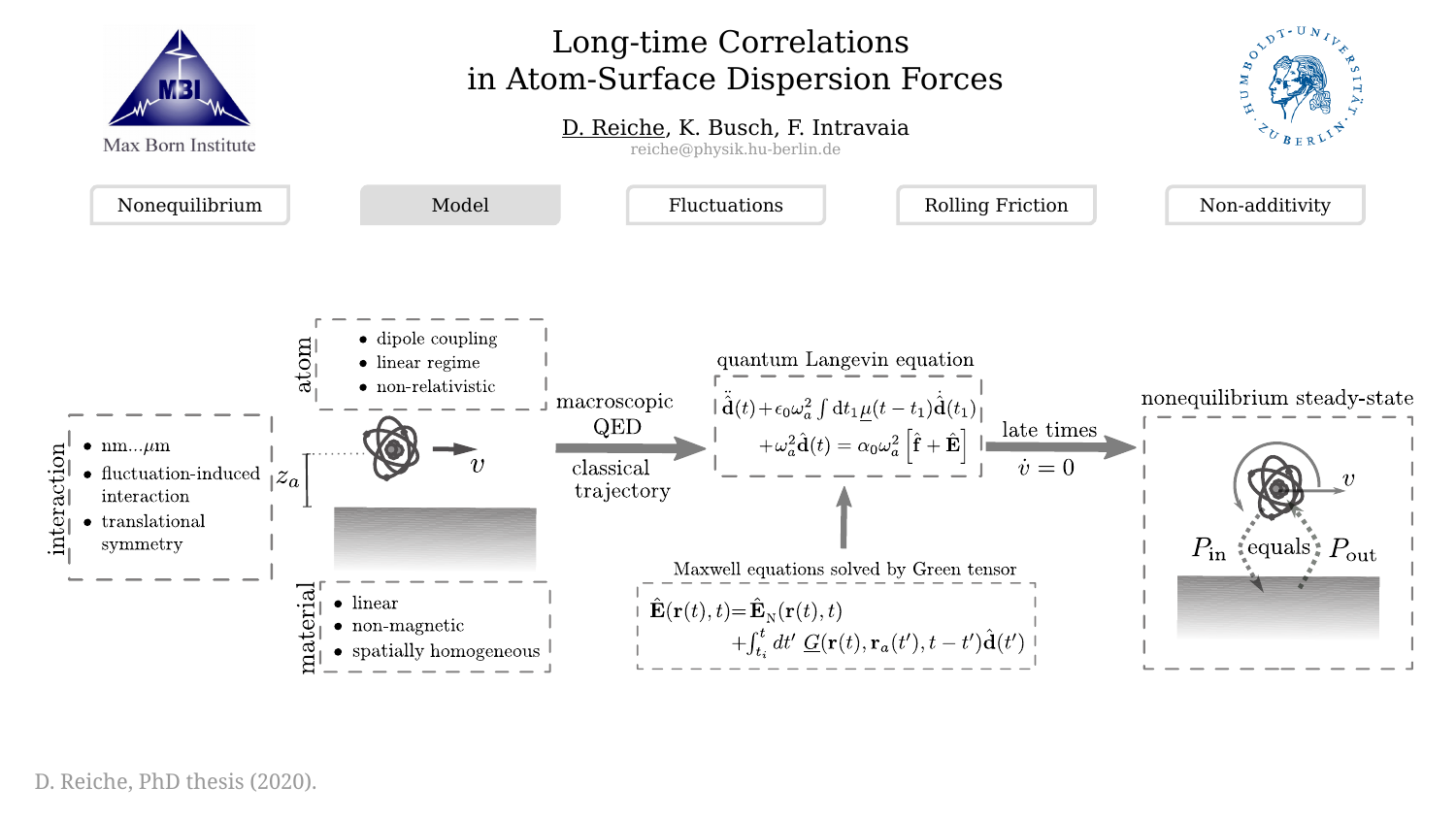| Max Born Institute | Long-time Correlations<br>in Atom-Surface Dispersion Forces<br>D. Reiche, K. Busch, F. Intravaia<br>reiche@physik.hu-berlin.de |                     |                         |                |
|--------------------|--------------------------------------------------------------------------------------------------------------------------------|---------------------|-------------------------|----------------|
|                    |                                                                                                                                |                     |                         |                |
| Nonequilibrium     | Model                                                                                                                          | <b>Fluctuations</b> | <b>Rolling Friction</b> | Non-additivity |

The fluctuations of the atomic dipole operator, given by its power spectrum *S,* are self-consistently determined by the fluctuations of the material-modified vacuum field. In addition to the conventional fluctuation-dissipation theorem, since the system is in nonequilibrium, we find another contribution *J* to the statistics. It describes the impact of long-time correlations on the nonequilibrium statistics.

Quantum friction is particularly sensitive to small frequencies in the power spectrum. Here, commonly applied simplifications such as the Born-Markov approximation or the assumption of local thermal equilibrium (LTE) fail completely and we need to employ a full nonequilibrium formalism.



D. Reiche, PhD thesis (2020). | Intravaia *et al.*, PRL **117**, 100402 (2016).

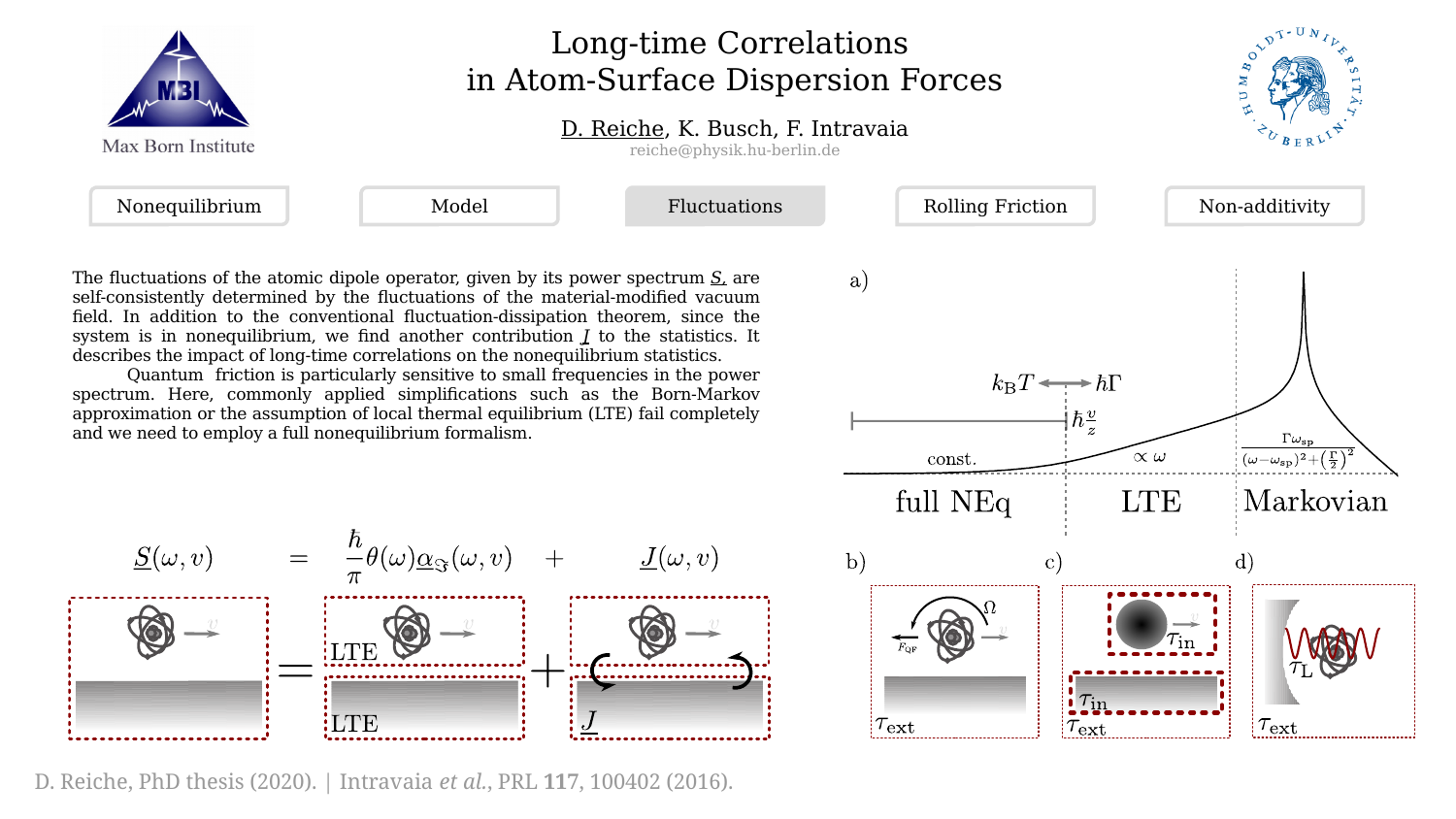

Intravaia *et al.*, PRL **122**, 120401 (2019). | Football by Shakeel Ch. from the Noun Project.